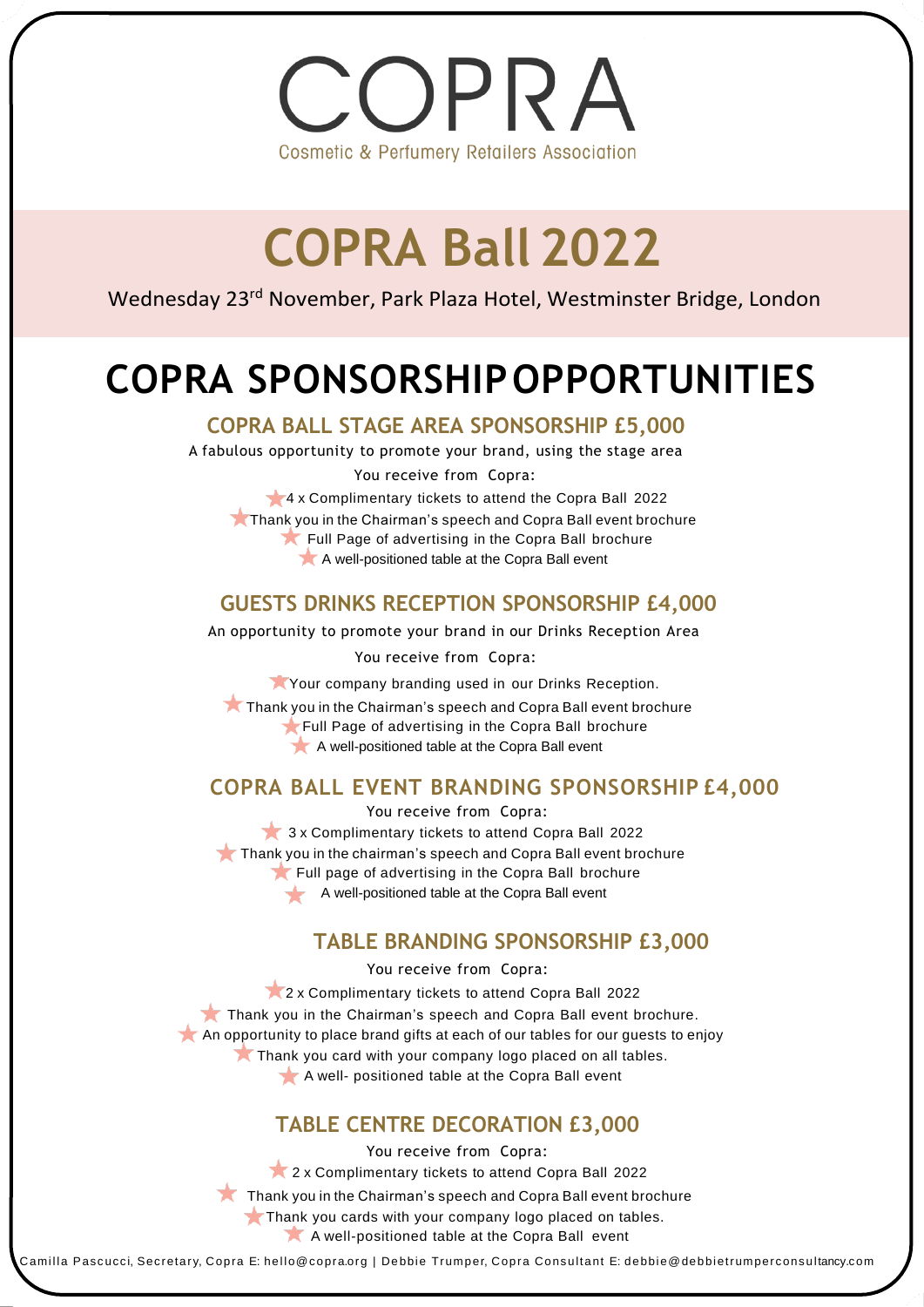

# **COPRA Ball 2022**

Wednesday 23<sup>rd</sup> November, Park Plaza Hotel, Westminster Bridge, London

# **COPRA SPONSORSHIPOPPORTUNITIES**

**COPRA'S OFFICIAL PHOTO OPPORTUNITY BRANDED BACKDROP IN OUR DRINKS RECEPTION & MAIN EVENT £3,000**

You receive from Copra:

2 x Complimentary tickets to attend Copra Ball 2022 Your Company logo featured on the official photo backdrop. Thank you in the chairman's speech and Copra Ball event brochure. A well-positioned table at the Copra Ball event

#### **COPRA BALL TICKETS & MENUS £2,500**

You receive from Copra:

2 x Complimentary tickets to attend Copra Ball 2022 Your company logo printed on the tickets and menus. Thank you in the Chairman's speech and Copra Ball event brochure. A well-positioned table at the Copra Ball event

## **GOODY GIFT BAG SPONSORSHIP £2,000**

You receive from Copra: 2 x Complimentary tickets to attend Copra Ball 2022 Your company logo on one side of the goody bag. Thank you in the chairman's speech and Copra Ball event brochure. A well- positioned table at the Copra Ball event

## **SOCIAL MEDIA BRANDING SPONSORSHIP £1,500**

You receive from Copra: 1 x Complimentary tickets to attend Copra Ball 2022 Your Company logo featured in our SM area. Thank you in the chairman's speech and Copra Ball event brochure. A well- positioned table at the Copra Ball event

All sponsors receive thanks on the Copra social media platforms and website.

(All sponsorship packages are plus VAT)

Thank you for your continued support.